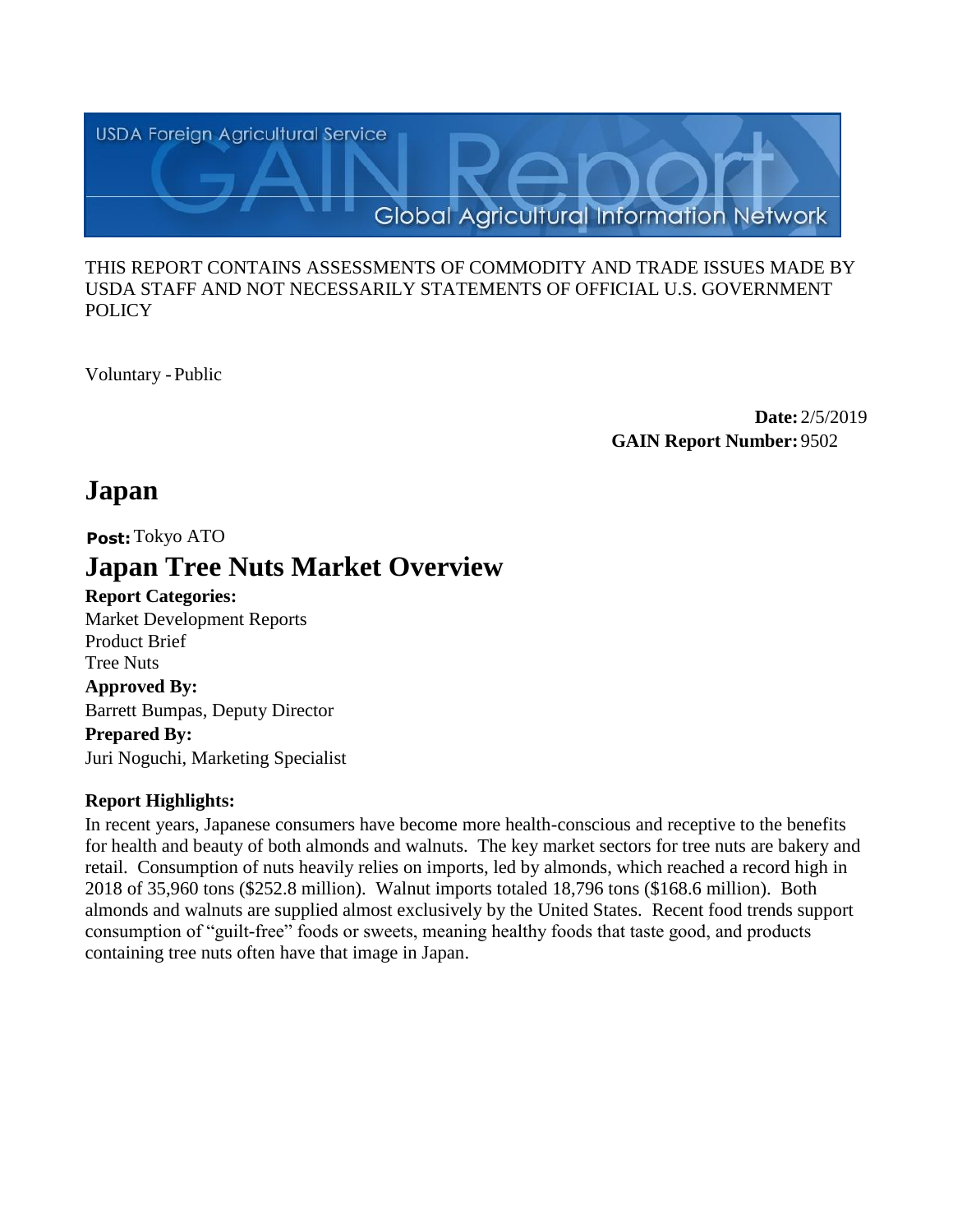#### **General Information:**

Historically, walnuts and chestnuts were grown wild or cultivated on a very small scale for local consumption. Since Japan started importing nuts in the 1950's, nuts such as almonds and mixed nuts have been used as a snack to eat with alcoholic drinks or as ingredients for cookies and chocolates. With the exception of certain walnut production areas, only in recent years have nuts been used for cooking. The Japan Nuts Association was established in 1993, with seventy-three importers and distributors.

#### **Market Trends:**

Since Japan has almost no production of nuts, except a very limited production of walnuts (approximately one hundred seventy tons per year), the consumption of nuts heavily relies on imports. The market had been very limited, but stable, because nuts were mostly used as ingredients for bakery and confectionary industry and the retail price for nuts was relatively higher.

Over the past decade, consumption of almonds and walnuts has gradually increased, and imports reached 35,960 tons (a record high) and 18,796 tons, respectively. Meanwhile, Chestnuts and pistachios have seen dramatic declines in import volumes over the past twenty years.



Consumption Overview: Tree Nut Imports to Japan

Source: Global Trade Atlas

The key market sectors for tree nuts are bakery (fifty-five percent) and retail (thirty-three percent). For confectionary and baking industry, the following processed nut items have been most widely used:

- *Walnuts:* 1) Raw shelled light-color medium pieces, 2) Raw or roasted shelled light-color small pieces
- *Almonds*: 1) Blanched powder, 2) whole, 3) Roasted cuts, 4) Sliced
- *Pistachios:* 1) In-shell, 2) Raw shelled, 3) Praline rolled into paste, 4) Cuts (for topping)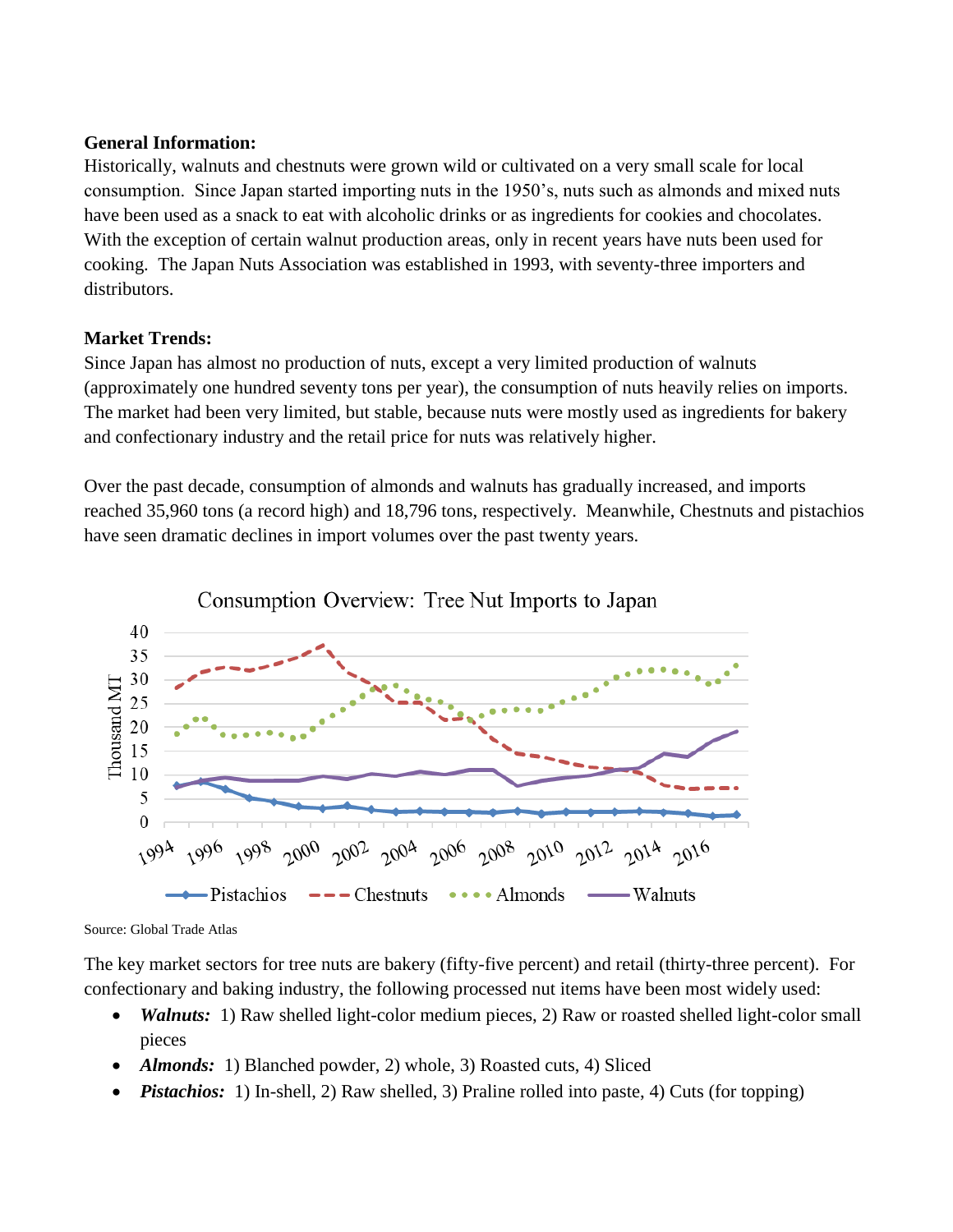In the baking sector, walnuts are most the most frequently utilized tree nut; in a variety of bread items and Japanese sweets. In the retail sector, nuts in a 40-55g package or 100g package are popular at convenience stores and supermarkets, and 200g or 500g package are popular at specialty stores, and internet shops. At the retail stores, nuts are placed on the shelf for the baking ingredients and/or the shelf for the snacks. Salted mixed nuts for snacking or for eating with alcohol drinks are traditionally and still popular in the retail sector, however, unsalted straight nuts are gaining in popularity due to the proliferation of information on the health benefits and versatility in usage for each nut. Snack nuts mixed with dry fruits, i.e. trail mix, are still not common in the Japanese market.

In recent years, Japanese consumers have become more health-conscious and the nutritional benefits for health and beauty of both almonds and walnuts have been reported continuously by major television stations as well as on internet and social media sites. The health message is the key to promoting nuts to Japanese consumers. Health-related message include key words like *omega-3, anti-oxydant, vitamin E, vitamin B, minerals, oleic acid, anti-aging, reducing cholesterol, zero cholesterol, healthy blood vessels, healthy brain, healthy skin*, etc. Almonds lead in the healthy-snacking trends in the snack manufacturing sector.

Recent food trends include increasing popularity of "guilt-free" foods or sweets; meaning healthy foods that taste good. These often include low-carb, gluten-free, low-sugar, low-fat, no-additives, and notrans-fatty acids products. Nuts, and sweets using nuts, are often cited as the top of the group of "guiltfree" foods or "guilt-free" sweets, as well as dry fruits.

#### **Imports:**

Each type of nut is imported mainly from a sole exporter because of specific production conditions such as climate, soil, and ability for mass production and quality control. That dependence can cause unstable supplies and prices; and Japanese importers are seeking a wider variety of potential suppliers to fulfill market demand. The United States dominates as supplier of almonds, walnuts, and pistachios, and ships pecans in lesser quantities. Australia supplies the majority of macadamia nuts; chestnuts are imported primarily from China and Korea; while Turkey is the largest supplier of hazelnuts. Cashews and coconuts are sourced mostly from other countries.

Japan's free trade agreement with the European Union (EU) and the Comprehensive and Progressive Trans-Pacific Partnership (CPTPP) will increase market competition for U.S. nut exports to Japan. In 2017, Japan imported \$557 million in fresh and dried nuts (excluding processed such as roasted), of which 70.7 percent (approximately \$394 million) was from the United States. For more information, read GAIN report [JA8054.](https://gain.fas.usda.gov/Recent%20GAIN%20Publications/U.S.%20Nuts%20Less%20Competitive%20Under%20New%20Japan%20Free%20Trade%20Agreements_Tokyo_Japan_8-20-2018.pdf)

> **Commodity: 080212, Almonds, Fresh Or Dried, Shelled**   $(Value = Million USD, Quantity = Tons)$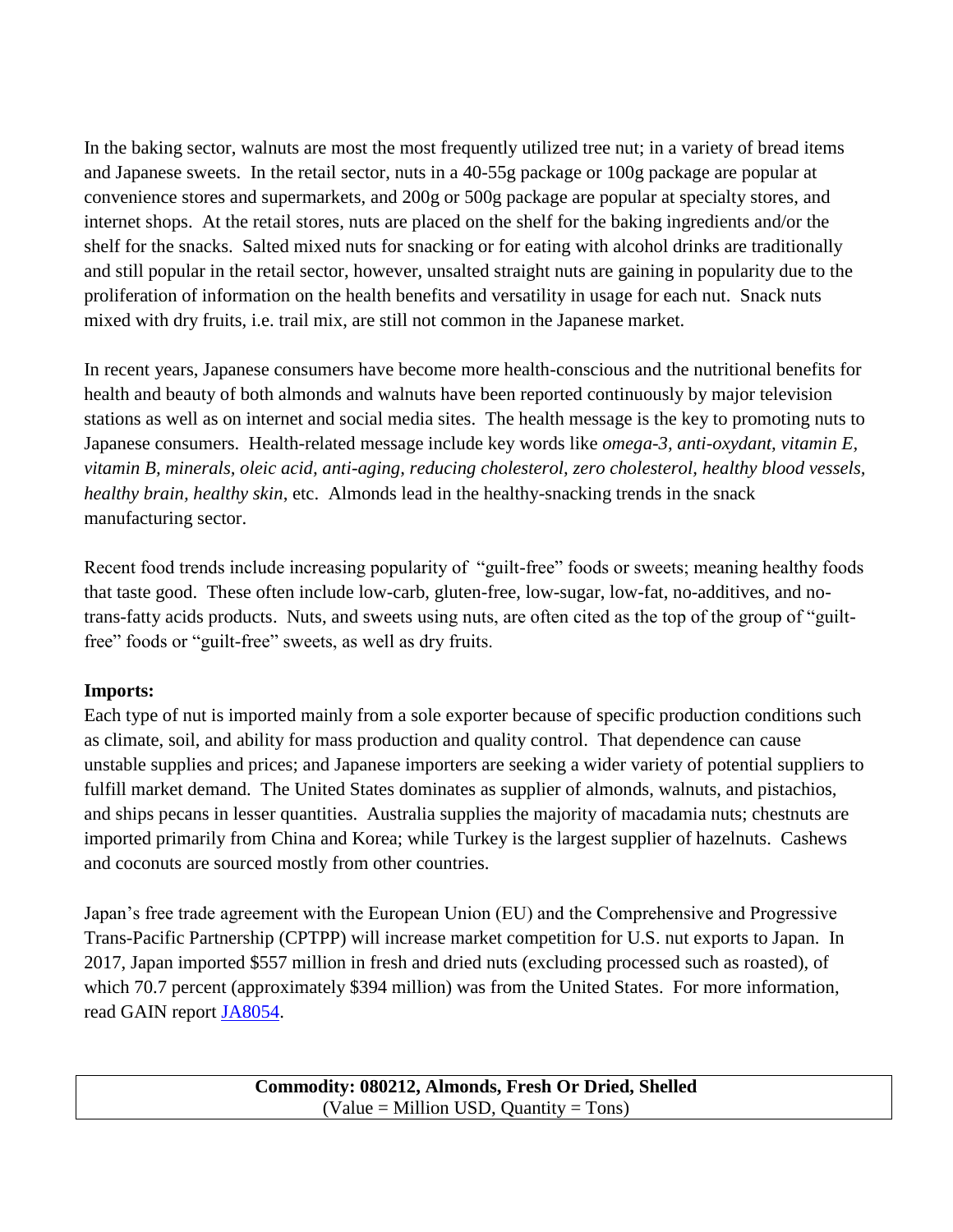| <b>Partner Country</b>                                     | 2016         |          |          | 2017         |              |          |          | 2018         |                 |
|------------------------------------------------------------|--------------|----------|----------|--------------|--------------|----------|----------|--------------|-----------------|
|                                                            | <b>Value</b> | Quantity |          | <b>Value</b> |              | Quantity |          | <b>Value</b> | <b>Quantity</b> |
| World                                                      | 238.6        | 28,647   |          | 222.0        |              |          | 33,134   | 252.8        | 35,960          |
| - United States                                            | 232.4        | 28,025   |          | 214.3        |              |          | 32,231   | 243.7        | 34,808          |
| - Others                                                   | 2.7          |          | 623      |              | 3.9          |          | 904      | 9.1          | 1,152           |
| <b>Commodity: 080232, Walnuts, Fresh Or Dried, Shelled</b> |              |          |          |              |              |          |          |              |                 |
| <b>Partner Country</b>                                     | 2016         |          |          | 2017         |              |          |          | 2018         |                 |
|                                                            | <b>Value</b> |          | Quantity |              | <b>Value</b> |          | Quantity | <b>Value</b> | <b>Quantity</b> |
|                                                            | 117.2        |          |          |              | 146.8        |          |          |              |                 |
| World                                                      |              |          |          | 17,151       |              |          | 19,179   | 168.6        | 18,796          |
|                                                            |              | 112.5    |          |              |              | 139.8    |          |              |                 |
| - United States                                            |              |          | 16,612   |              |              |          | 18,397   | 161.9        | 18,082          |
|                                                            |              | 4.7      |          |              |              | 7.0      |          |              |                 |
| - Others                                                   |              |          |          | 538          |              |          | 781      | 6.7          | 714             |

Source: Global Trade Atlas

#### **Major Tree Nuts Importers, Processors and Distributors in Japan**

Japan is a very competitive market, and buyers in the food and beverage industry are inundated with meeting requests. Therefore, they often do not respond to "cold calls" or requests for meetings with individual companies. Instead, they prefer to find new products at large trade shows, or specially targeted trade showcases, where they can look at many products at once. Therefore, the best way to find buyers is to participate in one of the food related trade shows or showcases in Japan.

The ATO organizes U.S. pavilions at the Supermarket Trade Show in February and FOODEX Japan in March, and many Japanese buyers are invited to stop by the U.S. pavilion to meet with exhibitors. The ATO also supports exhibitors at the shows by providing a market briefing, business meeting lounge, etc. Please contact the ATOs for more information about trade shows. Recommended trade show USA Pavilions in Japan are as follows:

- Supermarket Trade Show, February 13-15, 2019, Makuhari Messe, Chiba
- FOODEX JAPAN, March 5-8, 2019, Makuhari Messe, Chiba

The Japan Nuts Association represents the interests of wholesalers, processors, and trading firms. For their member list, please visit: [http://www.jna-nut.org/?page\\_id=16](http://www.jna-nut.org/?page_id=16)

**FAS/USDA Offices in Japan** URL:<http://www.usdajapan.org/>

**Agricultural Trade Office, Tokyo**  [ATOTokyo@fas.usda.gov](mailto:ATOTokyo@fas.usda.gov)  $Tel: + 81-3-3224-5116$